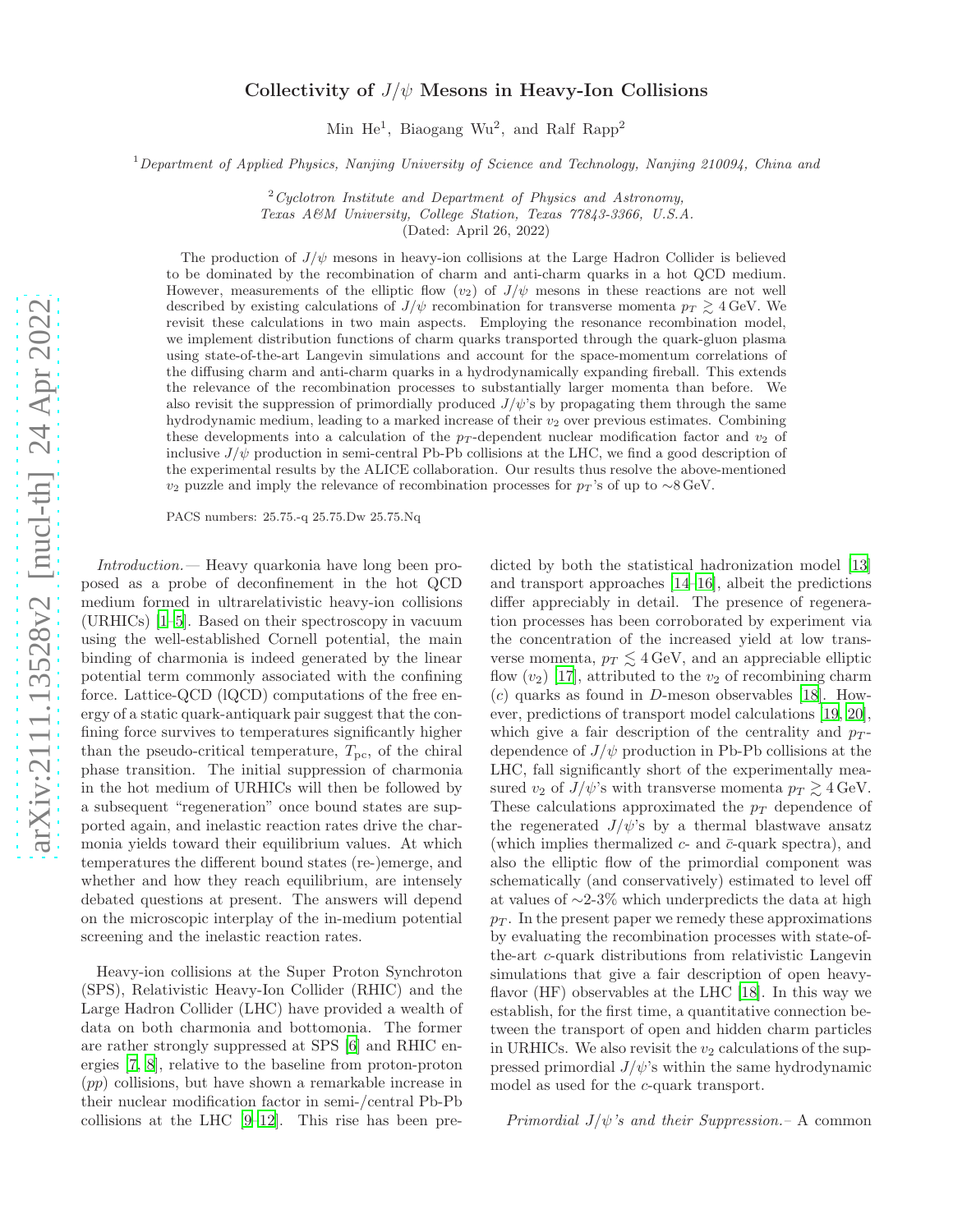

<span id="page-1-0"></span>FIG. 1: Left: Inclusive (red line) and prompt (green line: total, blue line: direct, cyan and pink line:  $\chi_c$  and  $\psi'$  feeddown)  $J/\psi$ spectra in 5.02 TeV pp collisions, compared to ALICE [\[22](#page-4-14)] and LHCb [\[23](#page-4-15)] data. Right: Shadowing function (upper(lower) line for 15(25)% total shadowing) compared to ALICE data [\[26\]](#page-4-16) for the product of forward and backward  $R_{pA}$  in p-Pb collisions. Note that our transport approach [\[27](#page-4-17)] generates an extra 10-15% suppression (not shown here) from hot-matter effects in pPb collisions.

observable to characterize the hard production of particles in heavy-ion (AA) collisions, relative to that in proton-proton (pp) collisions at the same energy, is the nuclear modification factor defined as

$$
R_{\rm AA}^{incl}(p_T) = \frac{dN_{incl}^{\rm AA}/dp_T dy}{\langle T_{\rm AA}\rangle d\sigma_{incl}^{pp}/dp_T dy} \,,\tag{1}
$$

where the numerator denotes the per-event particle spectrum for a given centrality selection, and  $\langle T_{AA} \rangle$  is the pertinent nuclear thickness function [\[21](#page-4-18)]. To construct the inclusive  $J/\psi$  cross section in pp collisions,  $d\sigma_{incl}^{pp}/dp_T dy$ , we fit pertinent 5 TeV ALICE data [\[22](#page-4-14)], cf. Fig. [1.](#page-1-0) Upon subtracting the  $p_T$ -dependent fraction of non-prompt  $J/\psi$  from b-hadron feeddown measured by LHCb at the same energy and forward rapidity [\[23\]](#page-4-15), the resulting prompt  $J/\psi$  spectra agree with LHCb data [\[23\]](#page-4-15), and are further decomposed into direct and feeddown contributions from  $\chi_c$  and  $\psi'$  decays using 7 TeV LHCb data [\[24,](#page-4-19) [25\]](#page-4-20).

We implement nuclear shadowing using ALICE  $J/\psi$ data [\[26\]](#page-4-16) in pPb collisions at rapidities  $2.5 < |y| < 4$  by fitting the product of forward and backward  $R_{pPb}$ , cf. Fig. [1.](#page-1-0) Our transport approach attributes ∼10-15% of the inclusive  $J/\psi$  suppression in pPb to hot-matter effects (mostly from feeddown) [\[27\]](#page-4-17); thus, we employ 15% for nuclear shadowing as our baseline and take 25% as an upper estimate for 20-40% PbPb collisions.

The suppression of primordial charmonia,  $\Psi = J/\psi$ ,  $\chi_c$ and  $\psi'$ , in Pb-Pb collisions utilizes the "shadowed"  $p_T$ differential cross section and the spatial binary collision density function,  $n_{BC}(x, y)$ , as initial conditions. Their straight-line motion through a smooth hydrodynamic medium (which is tuned to light-hadron data at each centrality) [\[28](#page-4-21)] is simulated stochastically (*i.e.*, event by event) with quasifree dissociation rates and formation <span id="page-1-1"></span>time effects from the transport approach of Ref. [\[20\]](#page-4-13), until the  $\Psi$  enters a cell at the kinetic freezeout temperature (e.g.,  $T_{\rm kin} \simeq 110 \,\text{MeV}$  for 20-40% central Pb-Pb collisions). Following previous approaches, elastic rescattering is neglected, as it is parameterically suppressed. At low  $p_T$  the surviving prompt  $J/\psi$ 's shown in Fig. [2](#page-2-0) are mostly direct  $J/\psi$ 's (the  $\chi_c$  and  $\psi'$  are more strongly suppressed), while at high  $p_T$  up to 40% are from  $\chi_c$  and  $\psi'$  feeddown. The magnitude and shape of the  $p_T$  spectra are in fair agreement with the fireball calculations of Ref. [\[20\]](#page-4-13), but the elliptic flow, levelling off at ∼5% toward large  $p_T$  in semicentral collisions (right panel of Fig. [2\)](#page-2-0), is larger than earlier estimates of up to 2-3% [\[19,](#page-4-12) [29](#page-4-22)– [31](#page-4-23)] using more schematic fireball geometries. In addition to the usual path-length dependence for the suppression along the short vs. long axis of the almond-shaped nuclear overlap zone, the hydrodynamic simulation features a larger density gradient along the short axis. The faster drop in density toward the boundary along the short axis causes the outward propagating  $\Psi$  to encounter smaller average densities than along the long axis, implying on average smaller dissociation rates.

 $J/\psi$  Regeneration. We compute the p<sub>T</sub>-dependence of the regeneration component using the resonance recombination model (RRM) [\[32](#page-4-24)], which is a 4-momentum conserving hadronization model based on the Boltzmann equation that recovers the correct equilibrium distribution of the produced hadron if the underlying quark distributions are in equilibrium (also for moving media [\[33\]](#page-4-25), including the  $v_2$ ). In its current implementation on a hydrodynamic hypersurface, the RRM does not predict the absolute norm of the produced hadrons. Therefore, we take recourse to our previous transport calculations for 3-momentum integrated  $\Psi$  yields (with a pp charm cross section of  $d\sigma_{c\bar{c}}/dy=0.76$  mb based on recent ALICE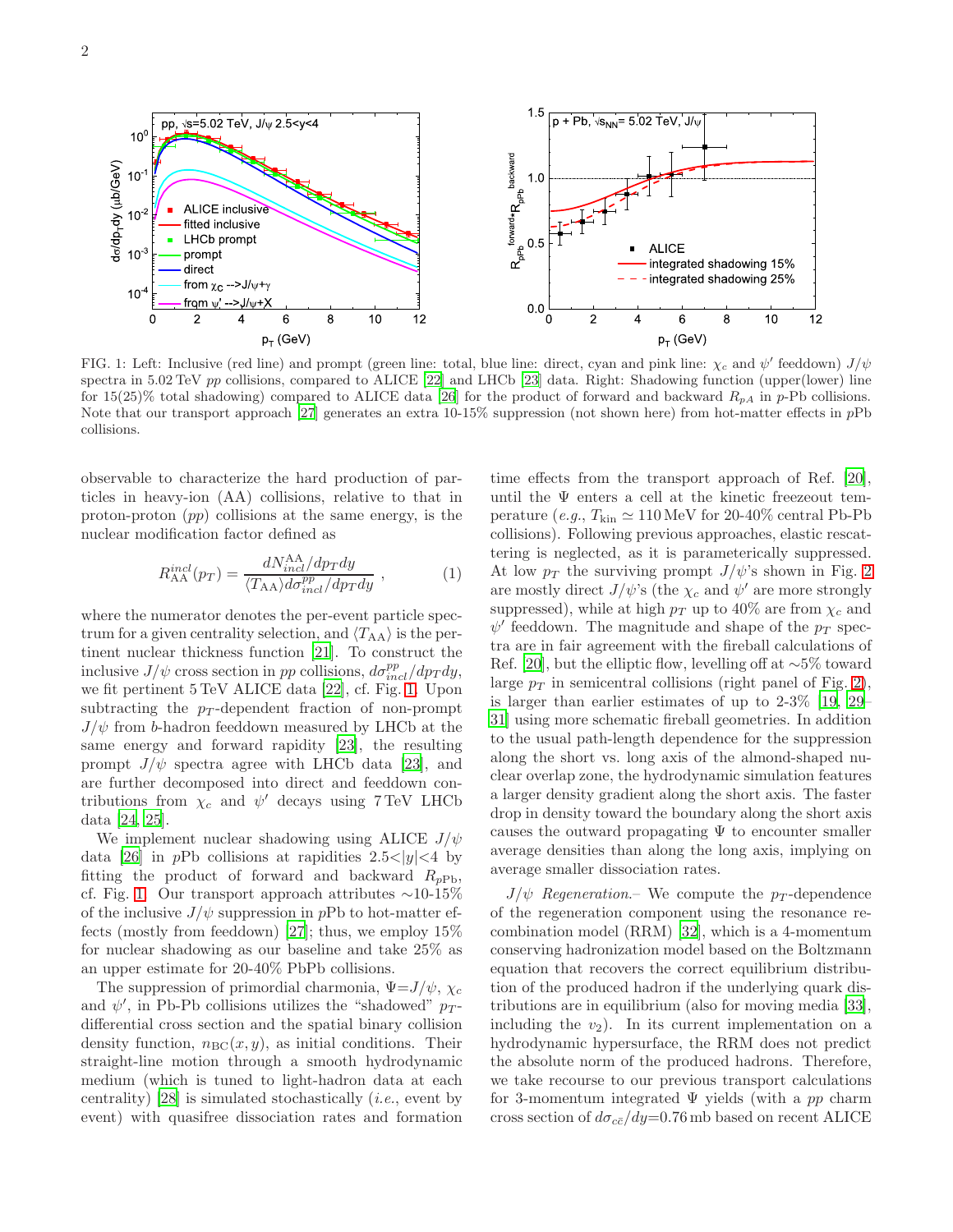

<span id="page-2-0"></span>FIG. 2:  $J/\psi$  R<sub>AA</sub> (left) and  $v_2$  (right) in 20-40% 5.02 TeV PbPb collisions with 15% integrated shadowing for inclusive production (purple lines; solid: with SMCs, dashed: without SMCs), regenerated (red lines; solid: with SMCs, dashed: without SMCs) and primordial components (blue lines), and bottom feeddown (cyan line).

data [\[34](#page-4-26)] extrapolated to forward-y using pQCD FONLL calculations; an analysis of the uncertainty in this input for our results will be reported elsewhere). These are obtained from solving the kinetic-rate equation,

$$
\frac{dN_{\Psi}(\tau(T))}{d\tau} = -\Gamma_{\Psi}(T)[N_{\Psi}(\tau(T)) - N_{\Psi}^{\text{eq}}(T)], \qquad (2)
$$

in an expanding fireball medium, where the equilibrium limit,  $N_{\Psi}^{\text{eq}}(T)$ , follows from relative chemical equilibrium of the time-evolving charm content of the system (c-quarks in the quark-gluon plasma (QGP) and charm hadrons in hadronic matter, with total  $c\bar{c}$  number conserved). With the same inelastic reaction rates,  $\Gamma_{\Psi}$ , as used for the suppression calculation discussed above [\[20\]](#page-4-13), we can utilize detailed balance to normalize the RRM yield to the regeneration yield of the rate equation.

The RRM  $p_T$ -spectrum of regenerated  $\Psi$  states reads

$$
f_{\Psi}(\vec{x}, \vec{p}) = C_{\Psi} \frac{E_{\Psi}(\vec{p})}{m_{\Psi} \Gamma_{\Psi}} \int \frac{d^3 \vec{p}_1 d^3 \vec{p}_2}{(2\pi)^3} f_c(\vec{x}, \vec{p}_1) f_{\bar{c}}(\vec{x}, \vec{p}_2) \times \sigma_{\Psi}(s) v_{\text{rel}}(\vec{p}_1, \vec{p}_2) \delta^3(\vec{p} - \vec{p}_1 - \vec{p}_2) , \quad (3)
$$

where  $f_{\bar{c},c}$  are the transported phase space distributions of c and  $\bar{c}$  quarks, and  $v_{rel}$  is their relative velocity. In the current  $2 \rightarrow 1$  formulation, hadronization is realized via a resonance cross section,  $\sigma_{\Psi}(s)$ , for  $c + \bar{c} \to \Psi$ , taken of Breit-Wigner form with vacuum  $\Psi$  pole masses and widths  $\Gamma_{\Psi} \simeq 100 \,\text{MeV}$  (reflecting the dissociation rates; variations by a factor of ∼2 have practically no effect on  $p_T$ -spectral shapes), while the  $C_{\Psi}$  ensures the normalization following from the rate equation. The phase space distributions are taken from Langevin simulations of c-quark diffusion in the QGP that result in a fair phenomenology of open HF observables at the LHC [\[18](#page-4-11), [28](#page-4-21)]. In particular, the RRM incorporates space-momentum correlations (SMCs) [\[28](#page-4-21)], here between  $c$  and  $\bar{c}$  quarks from event-by-event Langevin simulations. In the rate equation approach, the production of charmonia occurs over a finite temperature range [\[15\]](#page-4-27). In analogy to the procedure adopted before where the  $J/\psi$  blastwave spectra were evaluated at an average temperature of  $T=180 \,\mathrm{MeV}$  [\[20\]](#page-4-13), we here evaluate the RRM on a hydrodynamic hypersurface at a constant longitudinal proper time,  $\tau_f \simeq 5.2 \,\mathrm{fm}/c$ , for semi-central 5.02 TeV Pb-Pb collisions, yielding a range of average temperatures of  $T=170-190 \,\text{MeV}$ , cf. the red histogram in Fig. [3.](#page-2-1) Since the temperature window for regeneration is related to the dissociation temperature of the various  $\Psi$  states, we also consider a 20% earlier freezeout time,  $\tau_f \simeq 4.2 \,\mathrm{fm}/c$ , resulting in a significantly higher range of average regeneration temperatures, cf. the green histogram in Fig. [3.](#page-2-1)



<span id="page-2-1"></span>FIG. 3: Temperature distribution of regenerated  $J/\psi$ 's computed with RRM on a hydrodynamic hypersurface at fixed proper time,  $\tau_f = 5.2(4.2)$  fm/c (red (green) histogram).

Compared to earlier thermal-blastwave approxima-tions [\[19,](#page-4-12) [20,](#page-4-13) [35](#page-4-28)], the RRM  $J/\psi$  spectra in 20-40% 5.02 TeV Pb-Pb collisions with transported c-quark dis-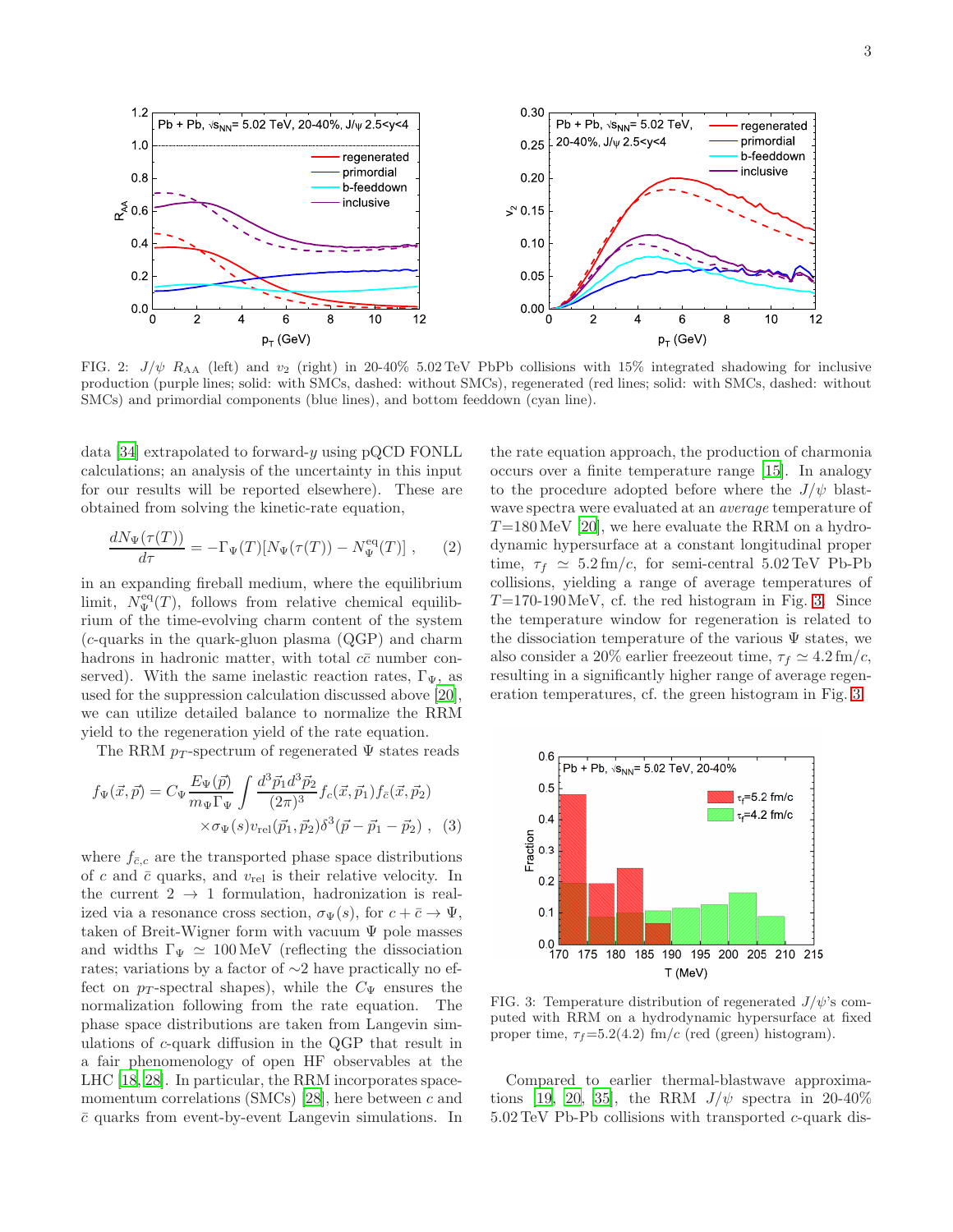

<span id="page-3-0"></span>FIG. 4: Inclusive- $J/\psi$   $R_{AA}$  (left) and  $v_2$  (right) in 5.02 TeV Pb-Pb collisions at the LHC, compared to ALICE data [\[10](#page-4-29), [17](#page-4-10)]. The red (green) bands employ c-quark spectra in RRM evaluated at  $\tau_f=5.2 \text{ fm/c}$  with(out) SMCs, where the widths reflect a 15-25% charm and charmonium shadowing range. The dashed lines are for  $\tau_f=4.2$  fm/c with 15% shadowing (brown (dark-green) dashed: with(out) SMCs). Inclusive results from previous calculations [\[10,](#page-4-29) [20\]](#page-4-13) (grey bands) are shown for comparison.

tributions are appreciably larger for  $p_T \gtrsim 3 \,\text{GeV}$ . The inclusion of SMCs is also quite noticeable, enhancing the result without SMCs for  $p_T \gtrsim 3$  GeV, e.g., by a factor of  $\sim$ 2 at  $p_T \simeq 6$  GeV, where the recombination yield is still significant, see Fig. [2](#page-2-0) left, especially since its  $v_2$  is much larger than the primordial one, reaching up to  $~\sim 20\%$ , cf. Fig. [2](#page-2-0) right. Also here the SMCs lead to an increase, by ca. 10-20% for  $p_T > 4$  GeV. For the inclusive  $v_2$ , the extended reach of regeneration due to the SMCs causes a relative increase of up to 30% for  $p_T \simeq 5$ -7 GeV.

Non-Prompt  $J/\psi$ . The final component of inclusive  $J/\psi$  yields as measured by ALICE is the "non-prompt" contribution from weak decays of b-hadrons. We also utilize transported b-quark spectra with subsequent resonance recombination into B-mesons as computed ear-lier [\[36](#page-4-30)] (we do not resolve  $\Lambda_b$  baryons, although the total b-decay contribution is encoded in the fit to pp data). These are decayed into  $J/\psi$ 's using the momentum distributions measured in Ref. [\[37\]](#page-4-31). The absolute differential yield of non-prompt  $J/\psi$  is determined in analogy to prompt feeddown contributions, based on the pp fit constructed in Fig. [1](#page-1-0) left.

Inclusive  $J/\psi$ . The final results for the inclusive  $J/\psi$  $R_{AA}(p_T)$  in 5.02 TeV Pb-Pb collisions follow by adding the direct-suppressed and RRM components including their feeddown contributions as well as the non-prompt part from transported b quarks, in the numerator and dividing by the denominator as described following Eq. [\(1\)](#page-1-1). The  $v_2(p_T)$  is obtained by a weighted sum of the individual components. The theoretical error bands represent the 15-25% shadowing effect on the  $p_T$ -dependent input distributions of primordial  $J/\psi$ 's and c-quarks. We find a rather good description of the ALICE data for both  $R_{AA}$  and  $v_2$ , cf. Fig. [4,](#page-3-0) thus resolving the disagreement with previous transport model results. At intermediate  $p_T$ , the harder off-equilibrium c-quark spectra (as well as SMC effects) much extend the reach of the regeneration component, significantly exceeding previously employed blastwave spectra. While the net increase in the  $R_{AA}$ around  $p_T \simeq 4 \,\text{GeV}$  is moderate, its regeneration fraction is much enhanced which, in turn, is the key effect in increasing the inclusive  $v_2$ . In addition, the considerable increase in the primordial  $v_2$  at high  $p_T$ , from ∼3 to ∼5%, is quite relevant for  $p_T \gtrsim 5$  GeV. We illustrate the uncertainty of the regeneration temperature window by a 20% reduction of the longitudinal proper time for the transported c-quark spectra ( $\tau_f = 4.2 \,\text{fm}/c$ ), cf. the dashed lines in Fig. [4](#page-3-0) (with a 15% integrated shadowing, to be compared to the upper edges of the bands for  $\tau_f = 5.2 \,\text{fm}/c$ . The  $R_{AA}$  is little affected by this change (mostly via a small enhancement at low  $p_T$ ), but the  $v_2$ is reduced by up to 15-20%. This is appreciable and may be used in future analysis to more precisely constrain the regeneration window. Since in our present treatment the regeneration temperatures represent average values, an explicit account of the time dependence of the c-quark phase space distributions, in connection with the underlying T -dependent dissociation rates and melting temperatures of different  $\Psi$  states, will be in order.

Summary.– We have calculated the nuclear modification factor and elliptic flow of inclusive  $J/\psi$  production in heavy-ion collisions at the LHC. The main theoretical development was the implementation of state-of-theart c-quark phase space distributions into the regeneration process of charmonia as obtained from a strongly coupled transport approach for HF diffusion that describes open-charm observables at the LHC. Both momentum and spatial dependences of these distributions (through off-equilibrium spectra and space-momentum correlations, respectively) were found to extend the relevance of recombination processes up to transverse momenta of about 8 GeV in semi-central 5.02 TeV Pb-Pb collisions. In addition, an explicit calculation of the suppression of primordially produced charmonia leads to a